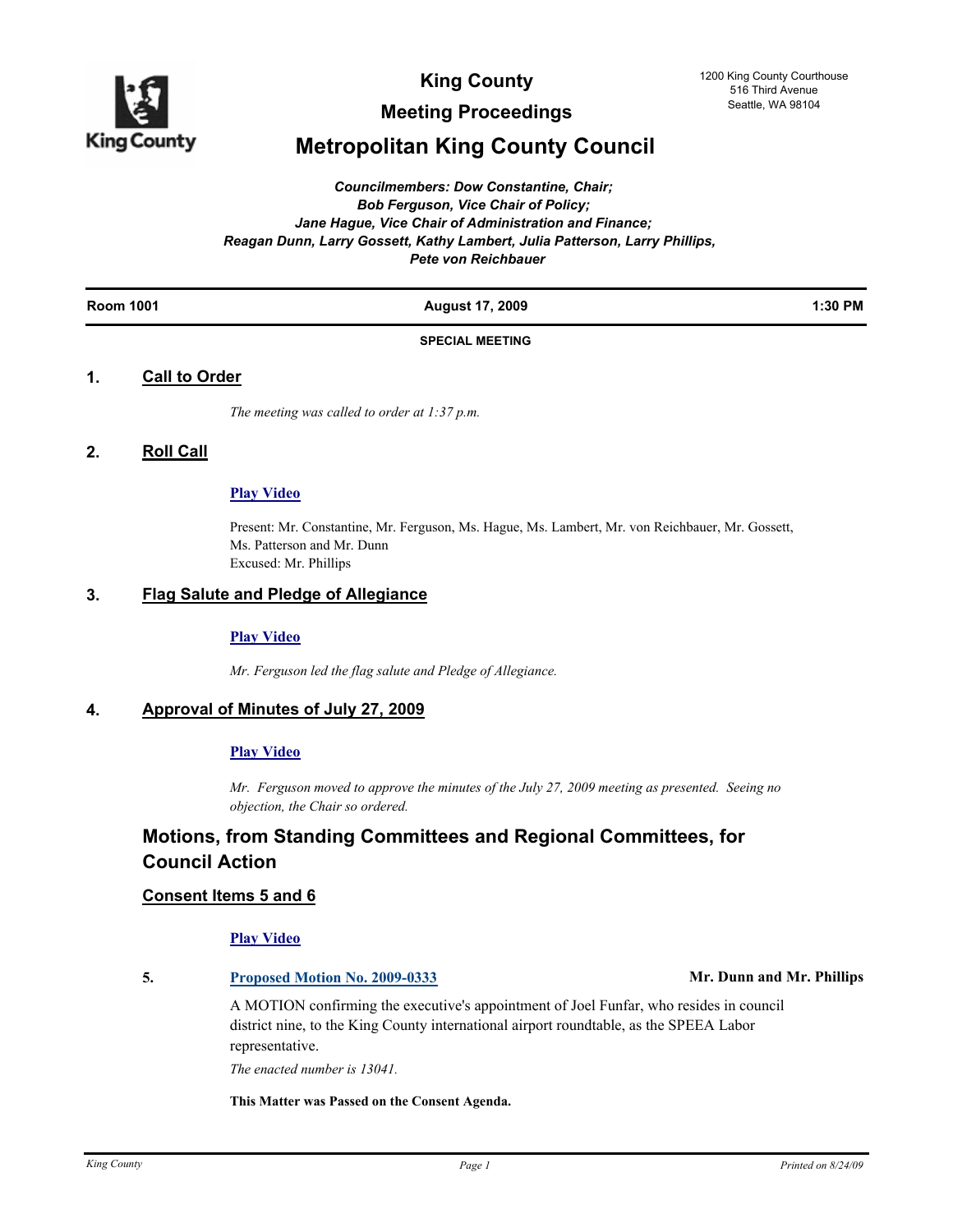#### **Ms. Patterson**

# **6. [Proposed Substitute Motion No.](http://kingcounty.legistar.com/gateway.aspx?M=L&ID=9785)**

# **2009-0335.2**

A MOTION confirming the executive's appointment of Kathleen Crabtree, who resides in council district five, to the King County international airport roundtable, as the Tukwila representative.

*The enacted number is 13042.*

**This Matter was Passed on the Consent Agenda.**

#### **Passed The Consent Agenda**

**A motion was made by Mr. Ferguson that the Consent Agenda be passed. The motion carried by the following vote:**

**Votes:** Yes: 8 - Mr. Constantine, Mr. Ferguson, Ms. Hague, Ms. Lambert, Mr. von Reichbauer, Mr. Gossett, Ms. Patterson and Mr. Dunn No: 0

Excused: 1 - Mr. Phillips

### **Government Accountability and Oversight**

# **7. [Proposed Substitute Motion No.](http://kingcounty.legistar.com/gateway.aspx?M=L&ID=9675)  2009-0279.2**

**Mr. Dunn and Ms. Lambert**

#### **[Play Video](http://mkcclegisearch.kingcounty.gov/medialinkgenerator/index.aspx?meid=1887&hsid=64161)**

A MOTION accepting a report on the efforts of the wastewater treatment division in the department of natural resources to analyze available alternative uses of biosolids, and approving the work program and schedule for implementation of any alternatives for managing and marketing King County's biosolids as required in the 2009 Budget Ordinance, Ordinance 16312, Proviso P2, and directing the wastewater treatment division to prepare a strategic plan for biosolids management.

*The enacted number is 13043.*

#### **A motion was made by Mr. Dunn that this matter be Passed. The motion carried by the following vote:**

**Votes:** Yes: 8 - Mr. Constantine, Mr. Ferguson, Ms. Hague, Ms. Lambert, Mr. von Reichbauer, Mr. Gossett, Ms. Patterson and Mr. Dunn No: 0

Excused: 1 - Mr. Phillips

#### **8. [Proposed Motion No. 2009-0439](http://kingcounty.legistar.com/gateway.aspx?M=L&ID=9962) Ms. Lambert and Mr. Phillips**

#### **[Play Video](http://mkcclegisearch.kingcounty.gov/medialinkgenerator/index.aspx?meid=1887&hsid=64164)**

A MOTION requesting the executive to develop a plan to increase the county's level of information technology infrastructure maturity and capability. *The enacted number is 13044.*

**A motion was made by Mr. Dunn that this matter be Passed. The motion carried by the following vote:**

**Votes:** Yes: 8 - Mr. Constantine, Mr. Ferguson, Ms. Hague, Ms. Lambert, Mr. von Reichbauer, Mr. Gossett, Ms. Patterson and Mr. Dunn No: 0 Excused: 1 - Mr. Phillips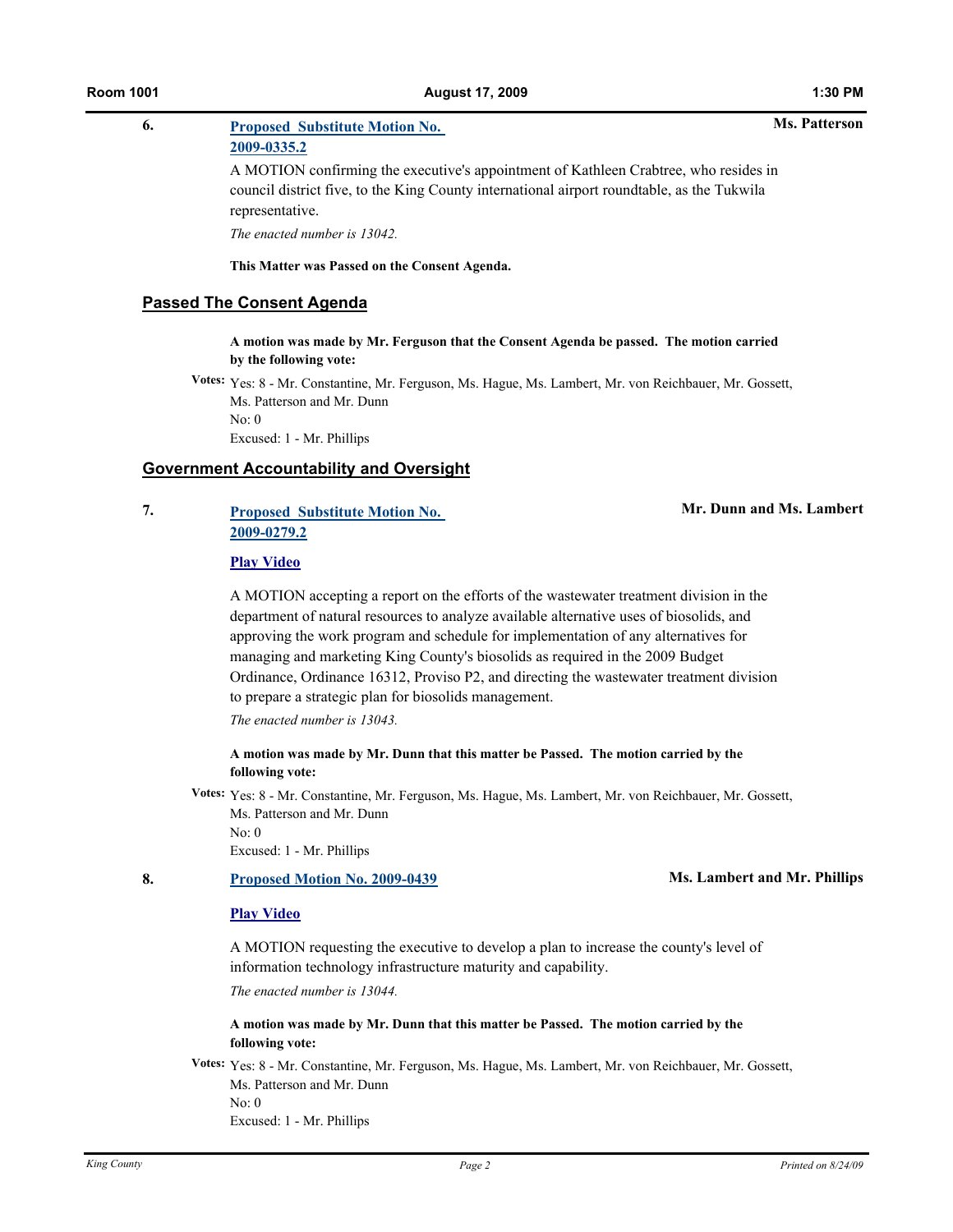# **Hearing Examiner Consent Agenda Items 9 - 18**

#### **[Play Video](http://mkcclegisearch.kingcounty.gov/medialinkgenerator/index.aspx?meid=1887&hsid=64167)**

# **9. [Proposed Substitute Ordinance No.](http://kingcounty.legistar.com/gateway.aspx?M=L&ID=9580)  2009-0227.2**

AN ORDINANCE authorizing the vacation of a portion of 51st Avenue South, File V-2608; Petitioners: Dale Fite and Lonnie Scott.

*The enacted number is 16619.*

**This Matter was Passed on the Consent Agenda.**

# **10. [Proposed Substitute Ordinance No.](http://kingcounty.legistar.com/gateway.aspx?M=L&ID=9731)  2009-0312.2**

AN ORDINANCE concurring with the recommendation of the hearing examiner to approve, subject to conditions, the application for public benefit rating system assessed valuation for open space submitted by Joseph Barber-Siskar for property located at 30603 SE 384th Street, Enumclaw, WA 98022, designated department of natural resources and parks, water and land resources division file no. E09CT006.

*The enacted number is 16620.*

**This Matter was Passed on the Consent Agenda.**

# **11. [Proposed Substitute Ordinance No.](http://kingcounty.legistar.com/gateway.aspx?M=L&ID=9745)  2009-0313.2**

AN ORDINANCE concurring with the recommendation of the hearing examiner to approve, subject to conditions, the application for public benefit rating system assessed valuation for open space submitted by Steven G. Wheeler for property located at 37537 - 188th Avenue SE, Auburn, WA 98092, designated department of natural resources and parks, water and land resources division file no. E09CT007.

*The enacted number is 16621.*

**This Matter was Passed on the Consent Agenda.**

# **12. [Proposed Substitute Ordinance No.](http://kingcounty.legistar.com/gateway.aspx?M=L&ID=9746)  2009-0314.2**

AN ORDINANCE concurring with the recommendation of the hearing examiner to approve, subject to conditions, the application for public benefit rating system assessed valuation for open space submitted by Charles B. Sweigard for S.A.F.E. Church for property located at 38910 - 224th Avenue SE, Enumclaw, WA 98022, designated department of natural resources and parks, water and land resources division file no. E09CT011.

*The enacted number is 16622.*

**This Matter was Passed on the Consent Agenda.**

### **Mr. Constantine**

# **Mr. Constantine**

# **Mr. Constantine**

**Mr. Constantine**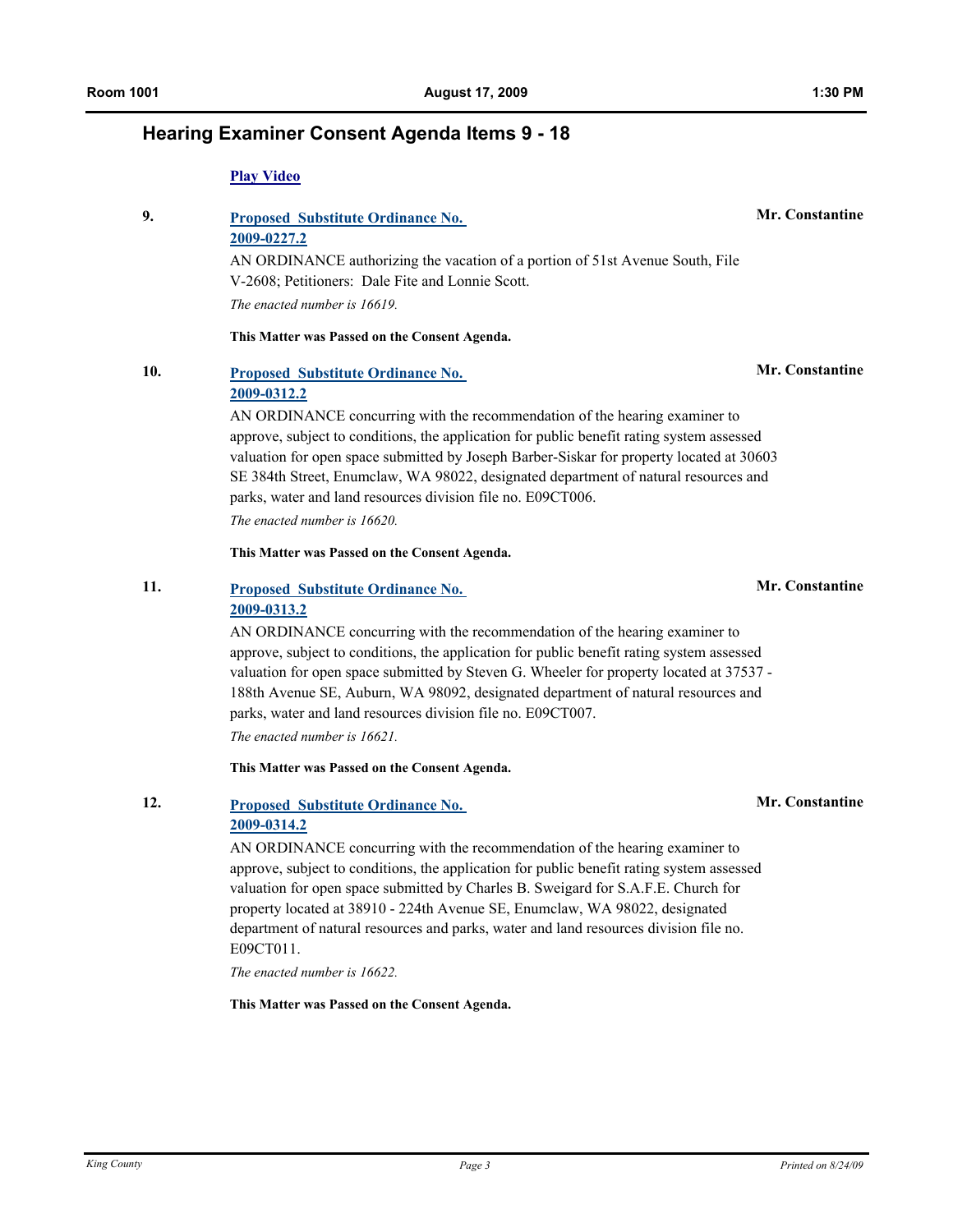### **13. [Proposed Substitute Ordinance No.](http://kingcounty.legistar.com/gateway.aspx?M=L&ID=9747)  2009-0315.2 Mr. Constantine** AN ORDINANCE concurring with the recommendation of the hearing examiner to approve, subject to conditions, the application for public benefit rating system assessed valuation for open space submitted by Ramona Bessler for the E.J. Bessler Estate for property located at 36508 - 312th Avenue SE, Enumclaw, WA 98022, designated department of natural resources and parks, water and land resources division file no. E09CT014. *The enacted number is 16623.*

**This Matter was Passed on the Consent Agenda.**

# **14. [Proposed Substitute Ordinance No.](http://kingcounty.legistar.com/gateway.aspx?M=L&ID=9748)  2009-0316.2**

AN ORDINANCE concurring with the recommendation of the hearing examiner to approve, subject to conditions, the application for public benefit rating system assessed valuation for open space submitted by Chris and Danielle McCain for property located at 17615 SE 240th Street, Kent, WA 98042 designated department of natural resources and parks, water and land resources division file no. E09CT015.

*The enacted number is 16624.*

**This Matter was Passed on the Consent Agenda.**

# **15. [Proposed Substitute Ordinance No.](http://kingcounty.legistar.com/gateway.aspx?M=L&ID=9749)  2009-0317.2**

AN ORDINANCE concurring with the recommendation of the hearing examiner to approve, subject to conditions, the application for public benefit rating system assessed valuation for open space submitted by Marl and Deborah Kane for property located at 21930 SE 358th Street, Auburn, WA 98092, designated department of natural resources and parks, water and land resources division file no. E09CT016. *The enacted number is 16625.*

**This Matter was Passed on the Consent Agenda.**

#### **16. [Proposed Substitute Ordinance No.](http://kingcounty.legistar.com/gateway.aspx?M=L&ID=9750)  2009-0318.2**

AN ORDINANCE concurring with the recommendation of the hearing examiner to approve, subject to conditions, the application for public benefit rating system assessed valuation for open space submitted by Helen Sherry for property located at 21226 - 221st Avenue SE, Maple Valley, WA 98038, designated department of natural resources and parks, water and land resources division file no. E09CT017. *The enacted number is 16626.*

**This Matter was Passed on the Consent Agenda.**

# **Mr. Constantine**

# **Mr. Constantine**

# **Mr. Constantine**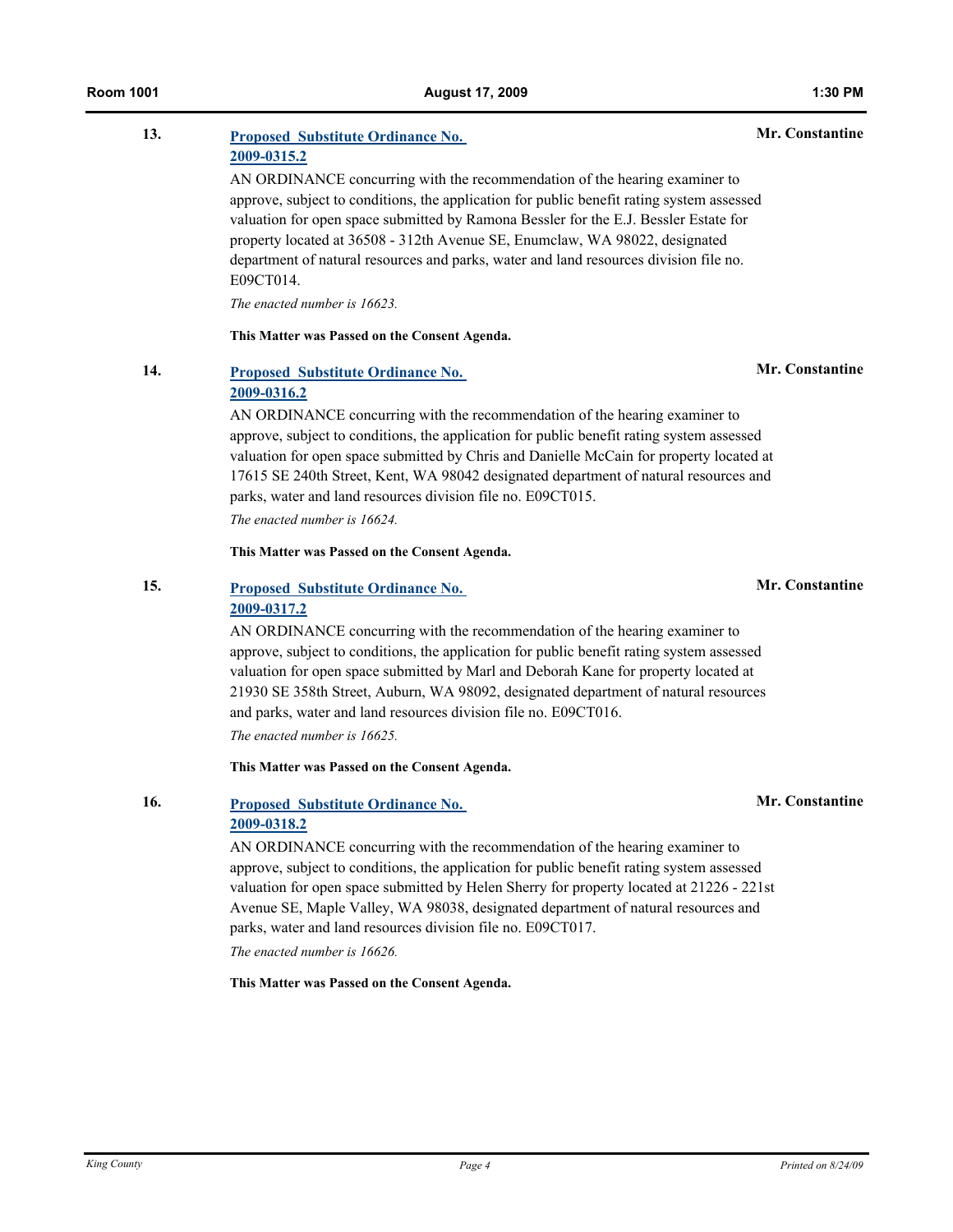| 17. | <b>Proposed Substitute Ordinance No.</b>                                                  | Mr. Constantine |  |
|-----|-------------------------------------------------------------------------------------------|-----------------|--|
|     | 2009-0319.2                                                                               |                 |  |
|     | AN ORDINANCE concurring with the recommendation of the hearing examiner to                |                 |  |
|     | approve, subject to conditions, the application for public benefit rating system assessed |                 |  |
|     | valuation for open space submitted by John McKenna Jr. for property located at 18525 SE   |                 |  |
|     | Green Valley Road, Auburn, WA 98001, designated department of natural resources and       |                 |  |
|     | parks, water and land resources division file no. E09CT018.                               |                 |  |
|     | The enacted number is 16627.                                                              |                 |  |
|     | This Matter was Passed on the Consent Agenda.                                             |                 |  |
| 18. | <b>Proposed Substitute Ordinance No.</b>                                                  | Mr. Constantine |  |
|     | 2009-0353.2                                                                               |                 |  |
|     | AN ORDINANCE authorizing vacation of a portion of 220th Avenue SE, File V-2554;           |                 |  |
|     | Petitioner: Tahoma School District                                                        |                 |  |

*The enacted number is 16628.*

**This Matter was Passed on the Consent Agenda.**

# **Passed The Consent Agenda**

**A motion was made by Ms. Hague that the Consent Agenda be passed. The motion carried by the following vote:**

**Votes:** Yes: 7 - Mr. Constantine, Mr. Ferguson, Ms. Hague, Ms. Lambert, Mr. von Reichbauer, Mr. Gossett and Ms. Patterson No: 0

Excused: 2 - Mr. Phillips and Mr. Dunn

# **First Reading and Referral of Ordinances**

#### **[Play Video](http://mkcclegisearch.kingcounty.gov/medialinkgenerator/index.aspx?meid=1887&hsid=64170)**

| 19. | <b>Proposed Ordinance No. 2009-0406</b>                                                                                                                                                                                                           | Mr. Gossett     |  |  |
|-----|---------------------------------------------------------------------------------------------------------------------------------------------------------------------------------------------------------------------------------------------------|-----------------|--|--|
|     | AN ORDINANCE relating to the use of credit cards for procurement of goods and services<br>for King County purposes; and adding a new section to K.C.C. chapter 4.16.                                                                              |                 |  |  |
|     | Introduced and Referred to Government Accountability and Oversight Committee                                                                                                                                                                      |                 |  |  |
| 20. | <b>Proposed Ordinance No. 2009-0458</b>                                                                                                                                                                                                           | Mr. Constantine |  |  |
|     | AN ORDINANCE authorizing a zone reclassification on certain property located at 12811<br>164th Avenue SE, Postal City Renton, at the request of Gabran Melki, department of<br>development and environmental services file no. L08TY403.          |                 |  |  |
|     | <b>Introduced and Referred to Hearing Examiner</b>                                                                                                                                                                                                |                 |  |  |
| 21. | Proposed Ordinance No. 2009-0463                                                                                                                                                                                                                  | Ms. Lambert     |  |  |
|     | AN ORDINANCE authorizing the condemnation of certain property for road improvements<br>for N.E. Novelty Hill Road, Phase 1 Improvements, Right-of-Way Number 9-2005-007,<br>Capital Improvement Project Number 100992, within council district 3. |                 |  |  |

**Introduced and Referred to Physical Environment Committee**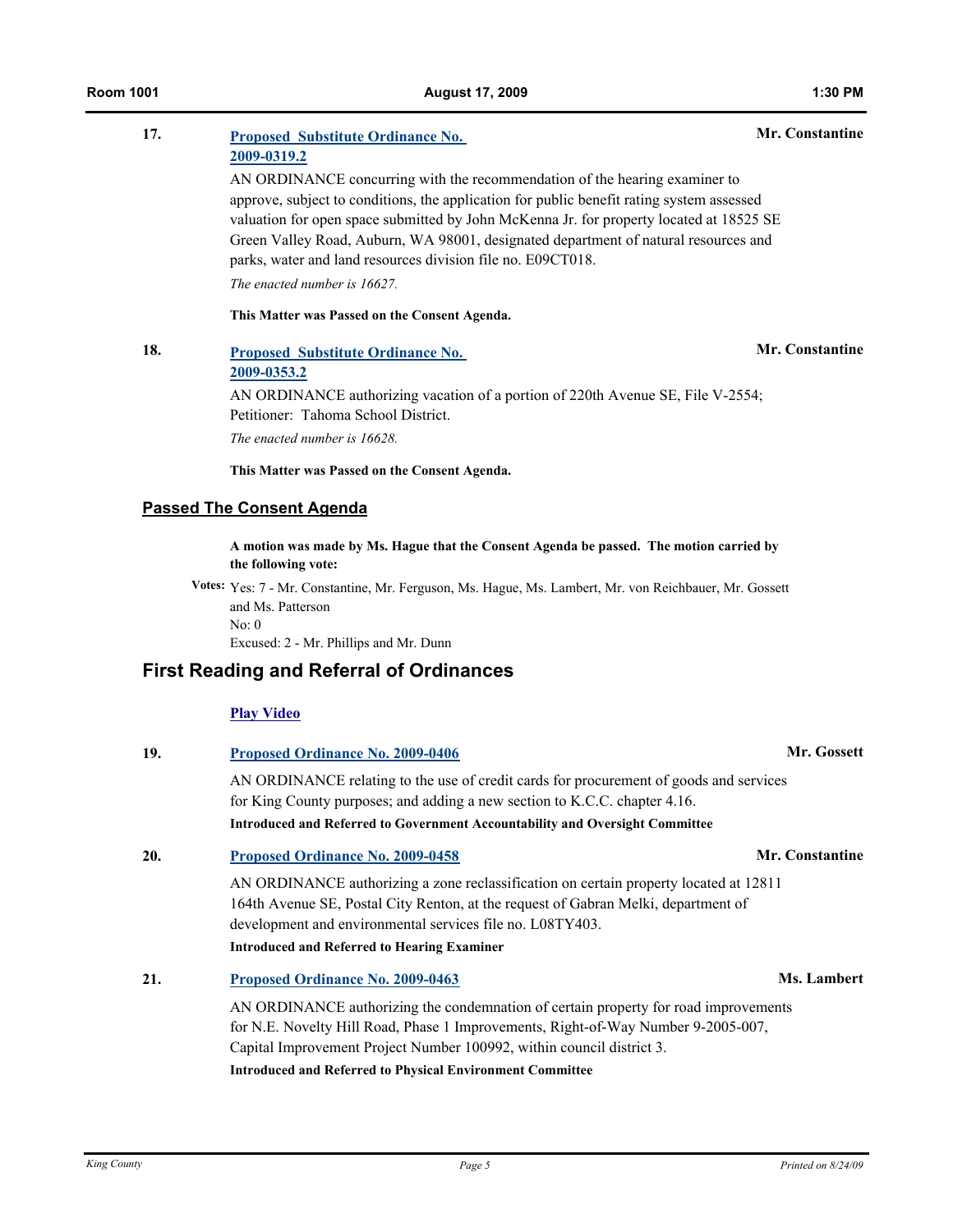| 22. | Proposed Ordinance No. 2009-0466                                                                                                                                                                                                                                                                                                                                                                                                                   | Ms. Patterson and Ms. Hague |  |  |
|-----|----------------------------------------------------------------------------------------------------------------------------------------------------------------------------------------------------------------------------------------------------------------------------------------------------------------------------------------------------------------------------------------------------------------------------------------------------|-----------------------------|--|--|
|     | AN ORDINANCE authorizing the King County executive to execute an interlocal<br>agreement with the city of Renton relating to permit processing for grading and associated<br>building permits associated with the Soos Creek trail.                                                                                                                                                                                                                |                             |  |  |
|     | <b>Introduced and Referred to Physical Environment Committee</b>                                                                                                                                                                                                                                                                                                                                                                                   |                             |  |  |
| 23. | Proposed Ordinance No. 2009-0467                                                                                                                                                                                                                                                                                                                                                                                                                   | Ms. Patterson and Ms. Hague |  |  |
|     | AN ORDINANCE authorizing the King County executive to enter into an interlocal<br>agreement with the city of Kent for the transfer of drainage facilities and property interests<br>and to execute a deed of conveyance in favor of the city of Kent for drainage-related<br>property interests within city limits.<br><b>Introduced and Referred to Budget and Fiscal Management Committee</b>                                                    |                             |  |  |
|     |                                                                                                                                                                                                                                                                                                                                                                                                                                                    |                             |  |  |
| 24. | <b>Proposed Ordinance No. 2009-0468</b>                                                                                                                                                                                                                                                                                                                                                                                                            | Ms. Hague                   |  |  |
|     | AN ORDINANCE approving the Southwest Suburban Sewer District 2006 Comprehensive<br>Sewer Plan Update.                                                                                                                                                                                                                                                                                                                                              |                             |  |  |
|     | <b>Introduced and Referred to Physical Environment Committee</b>                                                                                                                                                                                                                                                                                                                                                                                   |                             |  |  |
| 25. | <b>Proposed Ordinance No. 2009-0473</b>                                                                                                                                                                                                                                                                                                                                                                                                            | Ms. Hague                   |  |  |
|     | AN ORDINANCE relating to compliance with the National Flood Insurance Program; and<br>amending Ordinance 10870, Section 138, as amended, and K.C.C. 21A.06.490, Ordinance<br>10870, Section 470, as amended, and K.C.C. 21A.24.230, Ordinance 10870, Section 471,<br>as amended, and K.C.C. 21A.24.240, Ordinance 10870, Section 472, as amended, and<br>K.C.C. 21A.24.250 and Ordinance 10870, Section 474, as amended, and K.C.C.<br>21A.24.270. |                             |  |  |
|     | <b>Introduced and Referred to Physical Environment Committee</b>                                                                                                                                                                                                                                                                                                                                                                                   |                             |  |  |
| 26. | Proposed Ordinance No. 2009-0474                                                                                                                                                                                                                                                                                                                                                                                                                   | Ms. Hague                   |  |  |
|     | AN ORDINANCE authorizing the vacation of a portion of 51st Avenue South in the Plat of<br>Jovita Heights, File V-2612; Petitioner: Mark Prince.                                                                                                                                                                                                                                                                                                    |                             |  |  |
|     | <b>Introduced and Referred to Hearing Examiner</b>                                                                                                                                                                                                                                                                                                                                                                                                 |                             |  |  |
| 27. | Proposed Ordinance No. 2009-0475                                                                                                                                                                                                                                                                                                                                                                                                                   | Ms. Hague                   |  |  |
|     | AN ORDINANCE authorizing the vacation of a portion of 78th Avenue Northeast, File<br>V-2625; Petitioner: Mary Lou Baxter.                                                                                                                                                                                                                                                                                                                          |                             |  |  |
|     | <b>Introduced and Referred to Hearing Examiner</b>                                                                                                                                                                                                                                                                                                                                                                                                 |                             |  |  |
| 28. | Proposed Ordinance No. 2009-0477                                                                                                                                                                                                                                                                                                                                                                                                                   | Ms. Hague                   |  |  |
|     | AN ORDINANCE approving the King County Water District No. 49 2008 Water System<br>Plan.                                                                                                                                                                                                                                                                                                                                                            |                             |  |  |
|     | <b>Introduced and Referred to Physical Environment Committee</b>                                                                                                                                                                                                                                                                                                                                                                                   |                             |  |  |
| 29. | Proposed Ordinance No. 2009-0492                                                                                                                                                                                                                                                                                                                                                                                                                   | Mr. Gossett                 |  |  |
|     | AN ORDINANCE authorizing the King County executive to execute a sale to the Port of<br>Seattle of one unimproved parcel of county-owned real property in council district 9.<br>Introduced and Referred to Budget and Fiscal Management Committee                                                                                                                                                                                                  |                             |  |  |

**Room 1001 August 17, 2009 1:30 PM**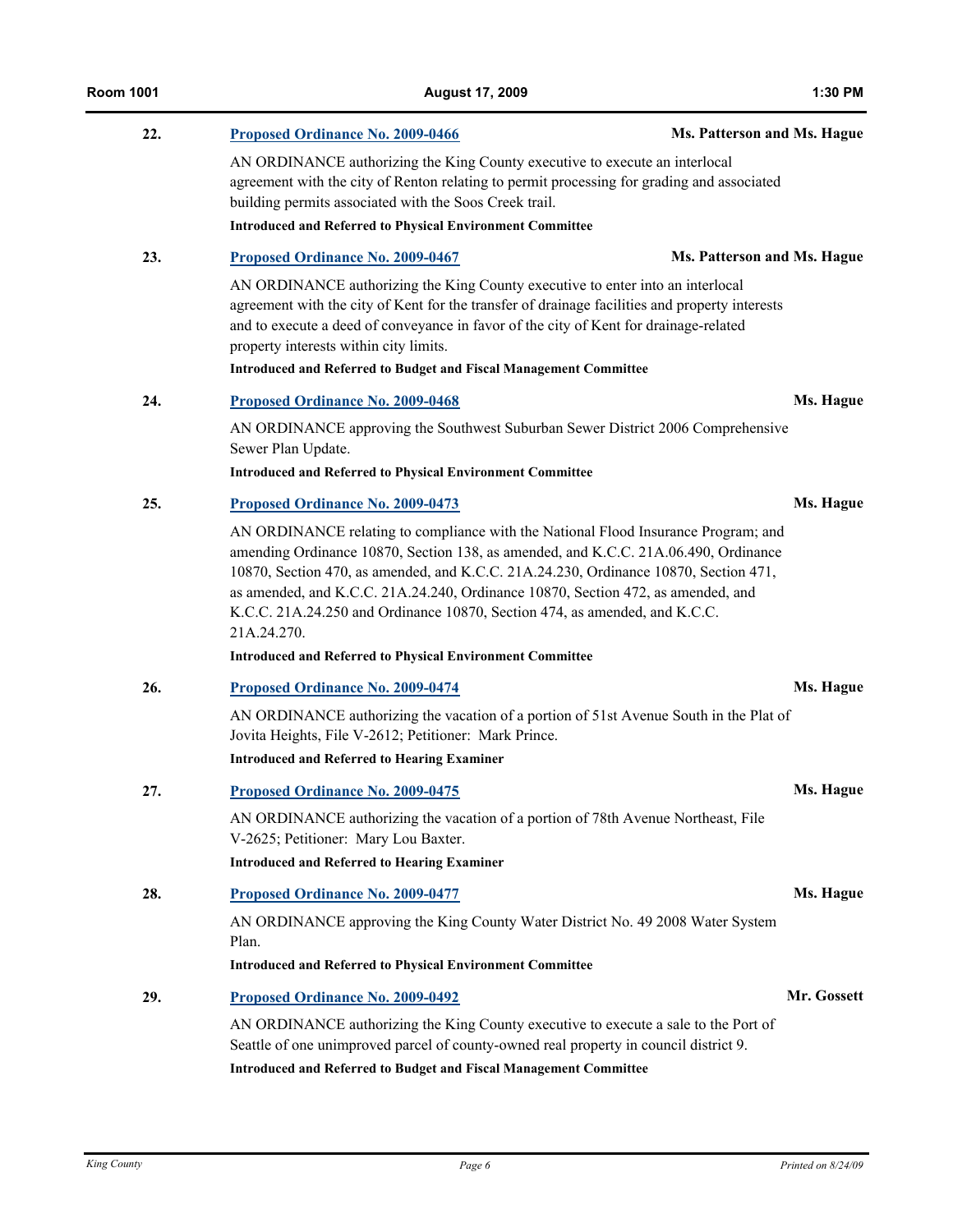# **30. [Proposed Ordinance No. 2009-0495](http://kingcounty.legistar.com/gateway.aspx?M=L&ID=10045) Mr. Gossett**

AN ORDINANCE making a net supplemental disappropriation of \$5,141,272 from various general fund agencies and \$104,312,312 to various non-general fund agencies; amending the 2009 Budget Ordinance, Ordinance 16312, Sections 14, 15, 19, 22, 41, 45, 46, 47, 63, 73, 87, 88, 95, 97, 99, 118, 125, 128 and 129, and Attachments B, E and F, as amended, and adding a new section to Ordinance 16312. **Introduced and Referred to Budget and Fiscal Management Committee**

### **31. [Proposed Ordinance No. 2009-0496](http://kingcounty.legistar.com/gateway.aspx?M=L&ID=10046) Ms. Lambert**

AN ORDINANCE proposing an amendment to Section 690 of the King County Charter, to specify that timely filing of a statement of campaign receipts and expenditures with the Washington state Public Disclosure Commission in accordance with chapter 42.17 RCW satisfies the filing obligations of Section 690 of the King County Charter; making technical corrections; and submitting the same to the voters of the county for their ratification or rejection at the November 2009 general election.

**Introduced and Referred to Committee of the Whole**

**32. [Proposed Ordinance No. 2009-0497](http://kingcounty.legistar.com/gateway.aspx?M=L&ID=10047) Ms. Lambert**

AN ORDINANCE authorizing the King County executive to execute an interlocal agreement with the city of North Bend relating to the processing of building and land use permits within the Tanner Annexation Area.

**Introduced and Referred to Physical Environment Committee**

#### **33. [Proposed Ordinance No. 2009-0498](http://kingcounty.legistar.com/gateway.aspx?M=L&ID=10048) Ms. Hague**

AN ORDINANCE authorizing the King County executive to enter into an interlocal agreement with the city of Bellevue to implement a regional program to transfer development rights from lands in priority King County rural and resource areas into the city of Bellevue's Bel-Red Subarea.

**Introduced and Referred to Physical Environment Committee**

#### **34. [Proposed Ordinance No. 2009-0500](http://kingcounty.legistar.com/gateway.aspx?M=L&ID=10050) Mr. Ferguson and Mr. Phillips**

AN ORDINANCE approving and adopting the collective bargaining agreement negotiated by and between King County and Public Safety Employees Union (Communications Specialists Supervisors) representing employees in the king county sheriff's office; and establishing the effective date of said agreement.

**Introduced and Referred to Committee of the Whole**

#### **35. [Proposed Ordinance No. 2009-0501](http://kingcounty.legistar.com/gateway.aspx?M=L&ID=10051) Mr. Ferguson**

AN ORDINANCE approving and adopting the collective bargaining agreement negotiated by and between King County and King County Court Protection Guild (Court Protection - County Marshals) representing employees in the King County sheriff's office; and establishing the effective date of said agreement.

**Introduced and Referred to Committee of the Whole**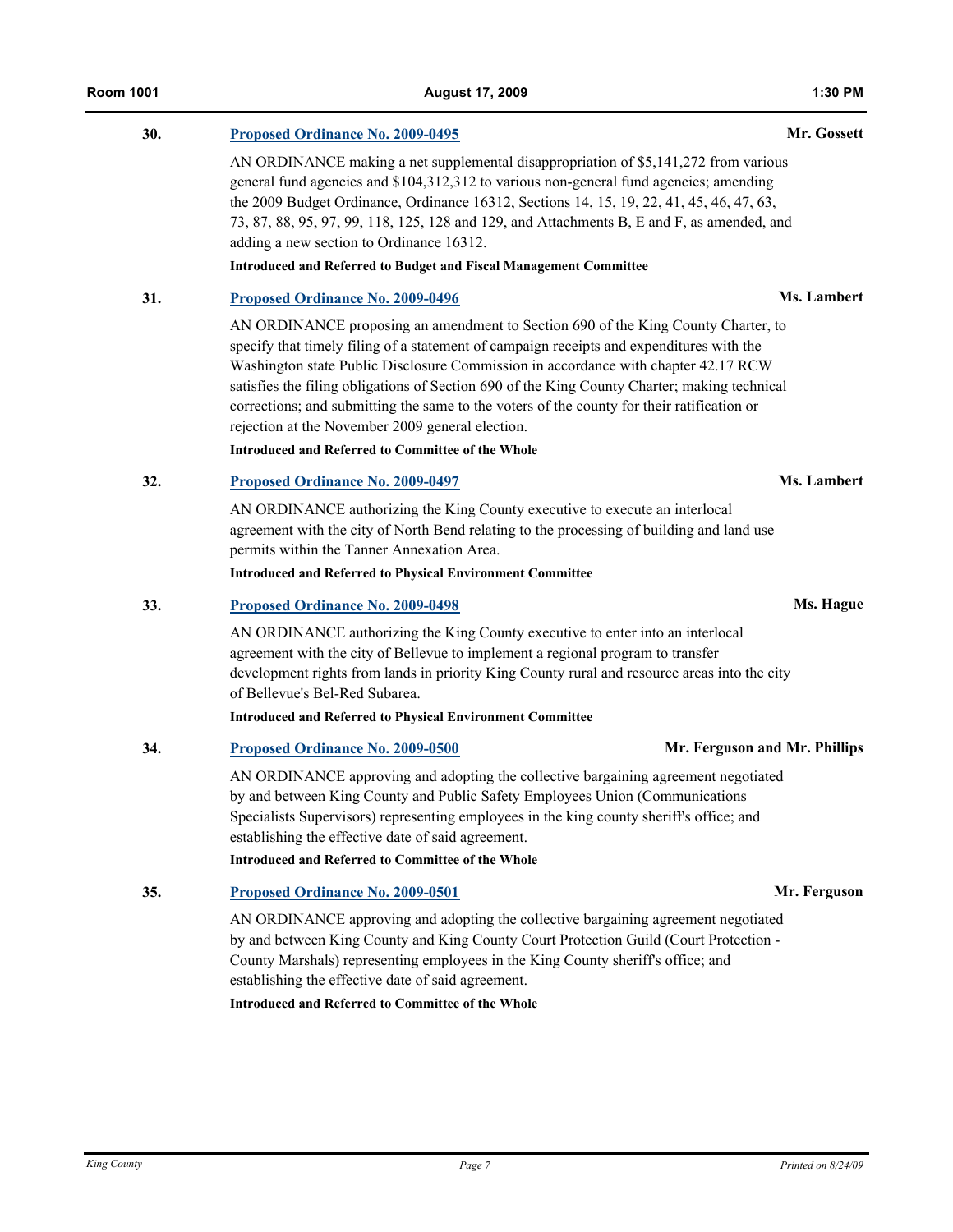# **36. [Proposed Ordinance No. 2009-0502](http://kingcounty.legistar.com/gateway.aspx?M=L&ID=10052) Mr. Gossett**

AN ORDINANCE making technical amendments concerning the use of the additional sales and use tax of one tenth of one percent for the delivery of mental health and chemical dependency services and therapeutic courts to be consistent with Chapter 551, Laws of Washington 2009, Section 2; making technical corrections; and amending Ordinance 15955, Section 2, as amended, and K.C.C. 4.08.318, Ordinance 15949, Section 4, as amended, and K.C.C. 4.33.020 and Ordinance 15949, Section 5, as amended, and K.C.C. 4.33.030.

*This is a dual referral first to the Regional Policy Committee and then to the Budget and Fiscal Management Committee.*

*This is a nonmandatory referral to the Regional Policy Committee under King County Charter 270.30 and KCC 1.24.0651 as an issue that is not a countywide policy or plan but would benefit from interjurisdictional discussion.*

**Introduced and Referred to Regional Policy Committee**

# **First Reading and Referral of Motions**

**37. [Proposed Motion No. 2009-0459](http://kingcounty.legistar.com/gateway.aspx?M=L&ID=10005) Mr. Dunn**

A MOTION stating King County's support for the people of Iran, for human rights and for fair elections.

**Introduced and Referred to Government Accountability and Oversight Committee**

|     | A MOTION approving a report by the parks and recreation division in the department of<br>natural resources and parks on the feasibility of implementing recycling and solar powered<br>trash compaction in the King County parks system, as required in the 2009 Budget<br>Ordinance, Ordinance 16312, Section 88, Proviso P4.<br><b>Introduced and Referred to Physical Environment Committee</b> |                                     |  |  |
|-----|----------------------------------------------------------------------------------------------------------------------------------------------------------------------------------------------------------------------------------------------------------------------------------------------------------------------------------------------------------------------------------------------------|-------------------------------------|--|--|
|     |                                                                                                                                                                                                                                                                                                                                                                                                    |                                     |  |  |
| 39. | <b>Proposed Motion No. 2009-0471</b>                                                                                                                                                                                                                                                                                                                                                               | Mr. von Reichbauer and Mr. Phillips |  |  |
|     | A MOTION confirming the executive's appointment of Robert Roegner, who resides in<br>council district seven, to the King County personnel board.                                                                                                                                                                                                                                                   |                                     |  |  |
|     | <b>Introduced and Referred to Government Accountability and Oversight Committee</b>                                                                                                                                                                                                                                                                                                                |                                     |  |  |
| 40. | Proposed Motion No. 2009-0476                                                                                                                                                                                                                                                                                                                                                                      | Mr. Gossett                         |  |  |
|     | A MOTION authorizing the manager of treasury operations of King County to cancel the<br>attached list of uncollectible personal property taxes in the amount of \$455,838.75 for the<br>years 2001 through 2008.                                                                                                                                                                                   |                                     |  |  |
|     | <b>Introduced and Referred to Budget and Fiscal Management Committee</b>                                                                                                                                                                                                                                                                                                                           |                                     |  |  |

**41. [Proposed Motion No. 2009-0487](http://kingcounty.legistar.com/gateway.aspx?M=L&ID=10037) Mr. Ferguson**

A MOTION confirming the executive's appointment of the Honorable Dwight Thompson, Mayor Pro-Tem, City of Lake Forest Park, who resides in council district one, to the King County mental illness and drug dependency oversight committee, as the Suburban Cities Association representative.

**Introduced and Referred to Law, Justice, Health and Human Services Committee**

**42. [Proposed Motion No. 2009-0493](http://kingcounty.legistar.com/gateway.aspx?M=L&ID=10043) Ms. Patterson, Mr. Gossett and Ms.** 

**Lambert**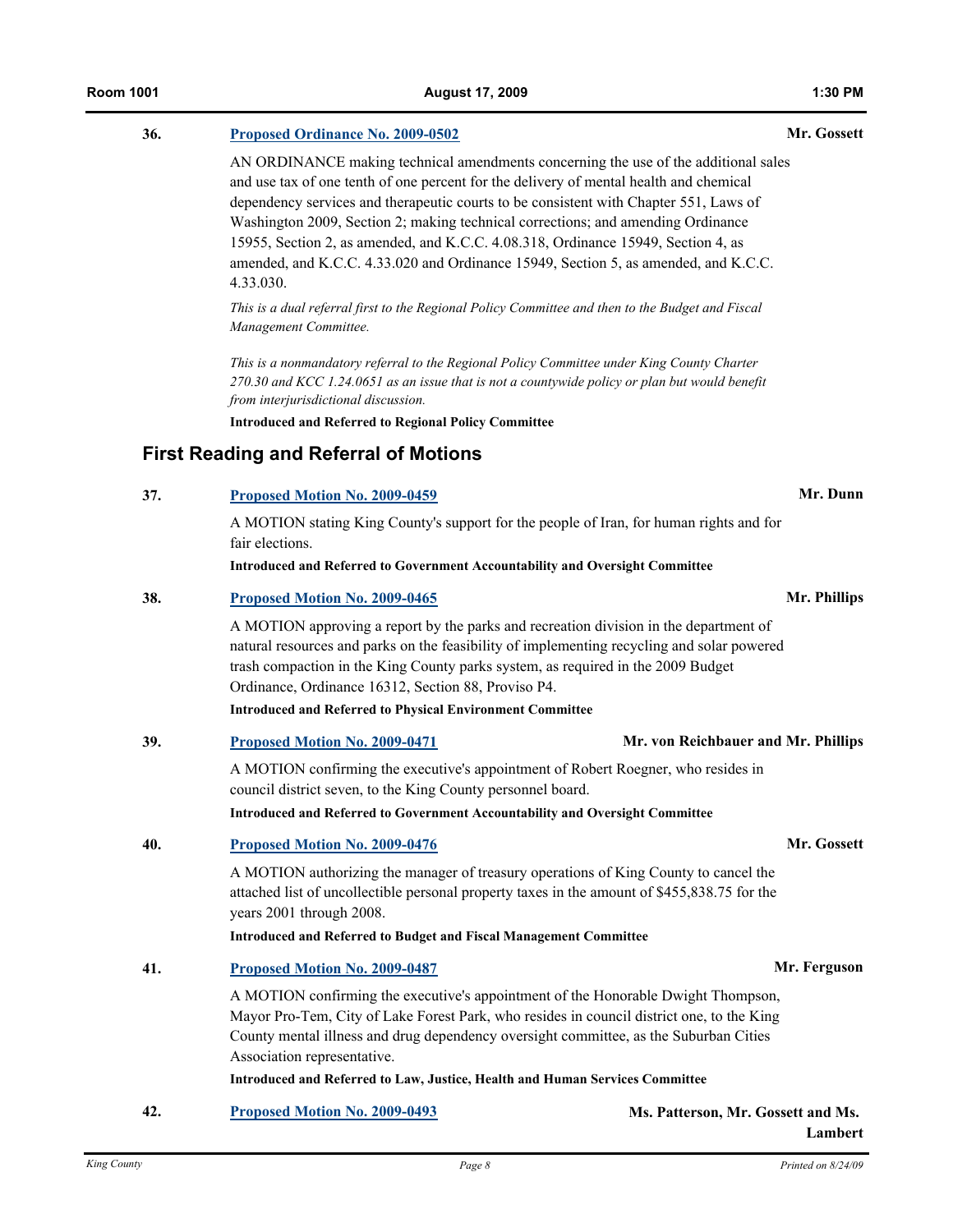A MOTION establishing policy guidance for the funding of human services in the King County 2010 Budget Ordinance. **Introduced and Referred to Law, Justice, Health and Human Services Committee**

**43. [Proposed Motion No. 2009-0494](http://kingcounty.legistar.com/gateway.aspx?M=L&ID=10044) Mr. Dunn and Mr. Phillips**

A MOTION requesting the executive to propose policies to guide the development and use of electric vehicle charging stations at county facilities. **Introduced and Referred to Physical Environment Committee**

# **Hearings and Second Reading of Ordinances from Standing Committees and Regional Committees**

#### **Consent Items 44-46**

#### **[Play Video](http://mkcclegisearch.kingcounty.gov/medialinkgenerator/index.aspx?meid=1887&hsid=64171)**

**44. [Proposed Ordinance No. 2009-0435](http://kingcounty.legistar.com/gateway.aspx?M=L&ID=9958) Mr. Ferguson and Mr. Phillips**

AN ORDINANCE approving and adopting the collective bargaining agreement and two memoranda of agreement negotiated by and between King County and Public Safety Employees Union (King County Civic Television (CTV)) representing employees in the legislative branch of King County; and establishing the effective date of said agreements.

**On 8/17/2009, a public hearing was held and closed.**

*The enacted number is 16629.*

**This Matter was Passed on the Consent Agenda.**

#### **45. [Proposed Ordinance No. 2009-0443](http://kingcounty.legistar.com/gateway.aspx?M=L&ID=9966) Mr. Ferguson and Mr. Phillips**

AN ORDINANCE approving and adopting the collective bargaining agreement and memoranda of agreement negotiated by and between King County and International Brotherhood of Electrical Workers, Local 77 (Department of Transportation (Road Services), Office of Information Resource Management) representing employees in the departments of natural resources and parks, public health, transportation and the office of information resource management; and establishing the effective date of said agreements.

**On 8/17/2009, a public hearing was held and closed.**

*The enacted number is 16630.*

**This Matter was Passed on the Consent Agenda.**

**46. [Proposed Substitute Ordinance No.](http://kingcounty.legistar.com/gateway.aspx?M=L&ID=9967)  2009-0444.2**

AN ORDINANCE approving and adopting the collective bargaining agreement negotiated by and between King County and International Union of Operating Engineers, Local 302 representing employees in the departments of transportation and natural resources and parks; and establishing the effective date of said agreement.

**On 8/17/2009, a public hearing was held and closed.**

*The enacted number is 16631.*

**This Matter was Passed on the Consent Agenda.**

# **Passed The Consent Agenda**

#### **Mr. Ferguson and Mr. Phillips**